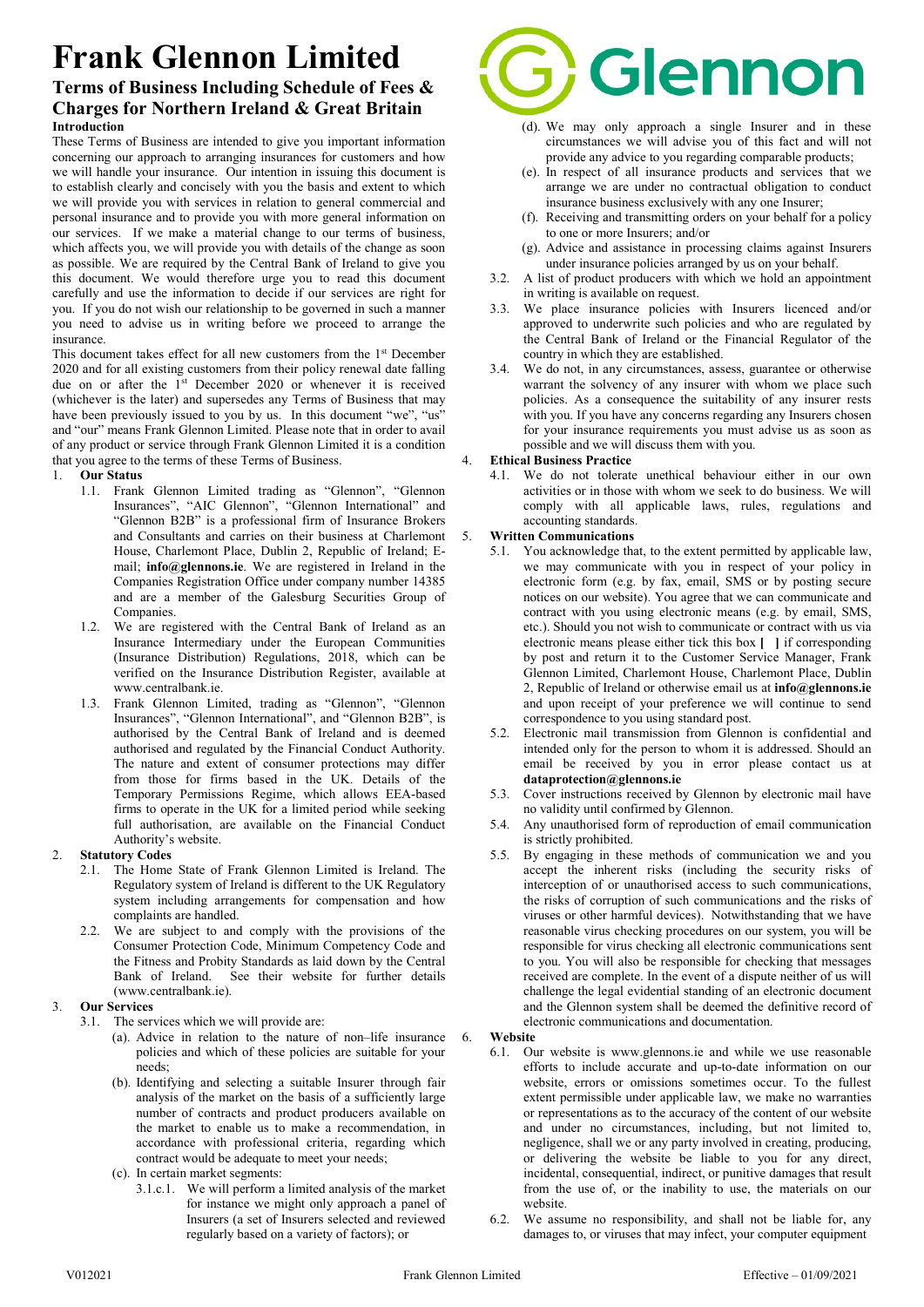or other property as a result of your access to, use of, or browsing in the website or your downloading of any materials, data, text, images, video, or audio from our website.

6.3. We do not guarantee the accuracy, completeness or correctness of any information on our website. You agree that use of the site and its contents is entirely at your risk and to the extent permitted by law, all warranties or conditions that would, but for the terms of this disclaimer, be implied by statute or otherwise, are excluded.

# 7. Full Disclosure

- 7.1. When seeking a quotation and/or arranging, amending or renewing a policy the information you provide must be true in every respect and you must not withhold or misrepresent any material information on an ongoing basis.
- 7.2. Material information is any information; which you know or ought to know; that an Insurer would regard as likely to influence their assessment or acceptance of the insurance.
- 7.3. Deliberate or reckless withholding or misrepresentation of material information can lead to your Insurer voiding your policy and refuse all claims, and they need not return any of the premium paid. Where the withholding or misrepresentation of material information is not deliberate or reckless it can lead to your Insurer either;
	- (a). where had they been aware of the material information and would therefore not have entered into the contract on any terms, the insurer may avoid the contract and refuse all claims, but will return the premiums paid;
	- (b). If the insurer would have entered into the contract, but on different terms (excluding terms relating to the premium), the contract would be treated as if it had been entered into on those different terms if the insurer so requires;
	- (c). If the insurer would have entered into the contract (whether the terms relating to matters other than the premium would have been the same or different), but would have charged a higher premium, the insurer may reduce proportionately the amount to be paid on a claim.
- 7.4. Also note that withholding or mispresenting material information can where your policy is a Home Insurance policy result in a possible breach of the terms and conditions attaching to any loan secured on the property as well as impact on your ability to purchase insurance in the future.
- 7.5. If you are in doubt as to whether or not any such information is material, you should disclose it or contact Glennon for guidance.
- 7.6. This information includes, but is not limited to, age, occupation, claims, medical details or history, convictions, disqualifications, pending prosecutions, endorsements and for motor insurance, type of driving licence, penalty points, NCT, driving history and vehicle details.

# 8. Change in Circumstances

8.1. You will advise us as soon as reasonably practicable of any changes in your circumstances that may affect the services to be provided by us or the cover provided under your insurance policy.

# 9. Call Recording

9.1. All telephone calls including outbound calls may be recorded and monitored for regulatory, quality and training purposes.

# 10. Client Money

- 10.1. We adhere to all regulatory requirements concerning the keeping of client money separate from our own money. We do this by lodgment into a designated 'Client Premium Account'.
- 10.2. We will treat any balances held by us for you in accordance with our practices. This means that client money will be held separately from our own money. Please note that your money may be transferred to another person or party in another jurisdiction (such as another insurance broker) where such transfer is required in order to carry out services to you.
- 10.3. We accept payments in cash, by cheques, by electronic fund transfer and by credit / debit card in respect of all classes of insurance in the circumstances permitted under the Insurance Distribution Regulations, 2018. We are not authorised to accept cash or negotiable instruments in any other circumstances.
- 10.4. When paying premiums you must specify the policy (or policies) to which payment applies. In the absence of your specific instructions, we reserve the right to allocate the payment against any outstanding premium.
- 10.5. In order to protect your interests; when handling client monies we are required by law to act as agent for the insurer. This

means when you pay us a premium it is taken as being received by your insurer and when we receive a payment from your insurer to give to you it is not taken as being paid until you receive it.

10.6. When we do act as agent for your Insurer you should note that once we have received premium from you we may not be able to return such monies to you without the express consent of your Insurer even if you cancel your policy.

# 11. Our Remuneration

- 11.1. We may receive commission from Insurers with whom we arrange your insurance policy; a summary of the details of which are available on request; and which will not be offset against any brokerage fee we charge either in full or in part.
- 11.2. In addition we may also receive additional commission payments, which are not subject to any targets on volume or growth; these include profit share arrangements and payments for the provision of additional services to Insurers.
- 11.3. We may also receive marketing, administrative or consultancy fees which may be paid or allowed by Insurers for:
	- (a). Arrangements under which we seek to improve and facilitate the cover provided by Insurers to Insured customers by benchmarking and enhancing the product offered by Insurers;
	- (b). Arrangements to maximise the risk appetite of Insurers for particular classes of business in order to better meet the requirements of clients;
	- (c). Financial management, business processing and policy administration or other service (supplementary to services we furnish to you) provided direct to Insurers.
- 11.4. Glennon will also charge you a brokerage fee for the services provided in accordance with the undernoted schedule of fees and charges.

# Schedule of Fees and Charges

#### Personal Clients

- (a). Arranging or renewing the proposed policy up to £230
- (b). Arranging an alteration on, or providing a service in connection with, the proposed policy up to £115 per transaction.

#### Business Clients

- (c). A fee of up to a maximum of 40% of the premium applicable (including levies/taxes) for arranging or renewing a policy subject to a minimum of £500 or as otherwise agreed for the product or services provided.
- (d). A fee of up to a maximum of £100 per transaction for arranging an alteration on, or providing a service in connection with, a policy.
- (e). A fee of up to £90 per request for issuing any duplicate documentation.
- (f). A fee of up to £185 per hour for advising on the management and settlement of claims.
- (g). A fee of up to £200 per hour for advising on the insurance implications of contracts, leases and similar documentation.
- (h). A fee of up to £150 per request for checking the insurances of any third party. Outlay such as travel and subsistence will be charged in addition at its actual cost.
- (i). A fee of up to a maximum of 5% of the premium applicable (including levies/taxes) for the cost of compliance with applicable regulations.
- 11.5. We reserve the right to amend these brokerage fees should the complexity of the product or services require a higher commission fee. We will confirm and agree this brokerage fee with you prior to any increased charge being applied.
- 11.6. Commission and brokerage fees are earned for the period of the contract and we will be entitled to retain all brokerage fees in respect of the full period of the contract in relation to contracts placed by us.
- 11.7. It may at times be appropriate (and for your benefit) for us to use other parties such as another insurance broker, wholesale broker, underwriting managers, managing general agent or reinsurance broker. These parties may also earn and retain commission and/or brokerage fees for their role in providing products and services to you for which we are not privy.
- 11.8. In the ordinary course of business we may also receive interest on Client and Insurer monies from the date we receive the funds until we settle with those due to receive them. We confirm that we shall retain that interest rather than pay it to you or the Insurer (as the case may be).
- 11.9. We reserve the right to recover reasonable travel or subsistence expenses incurred by us where such expenses are incurred wholly and exclusively for the purpose of providing the services to you provided that any request for reimbursement is in for the form of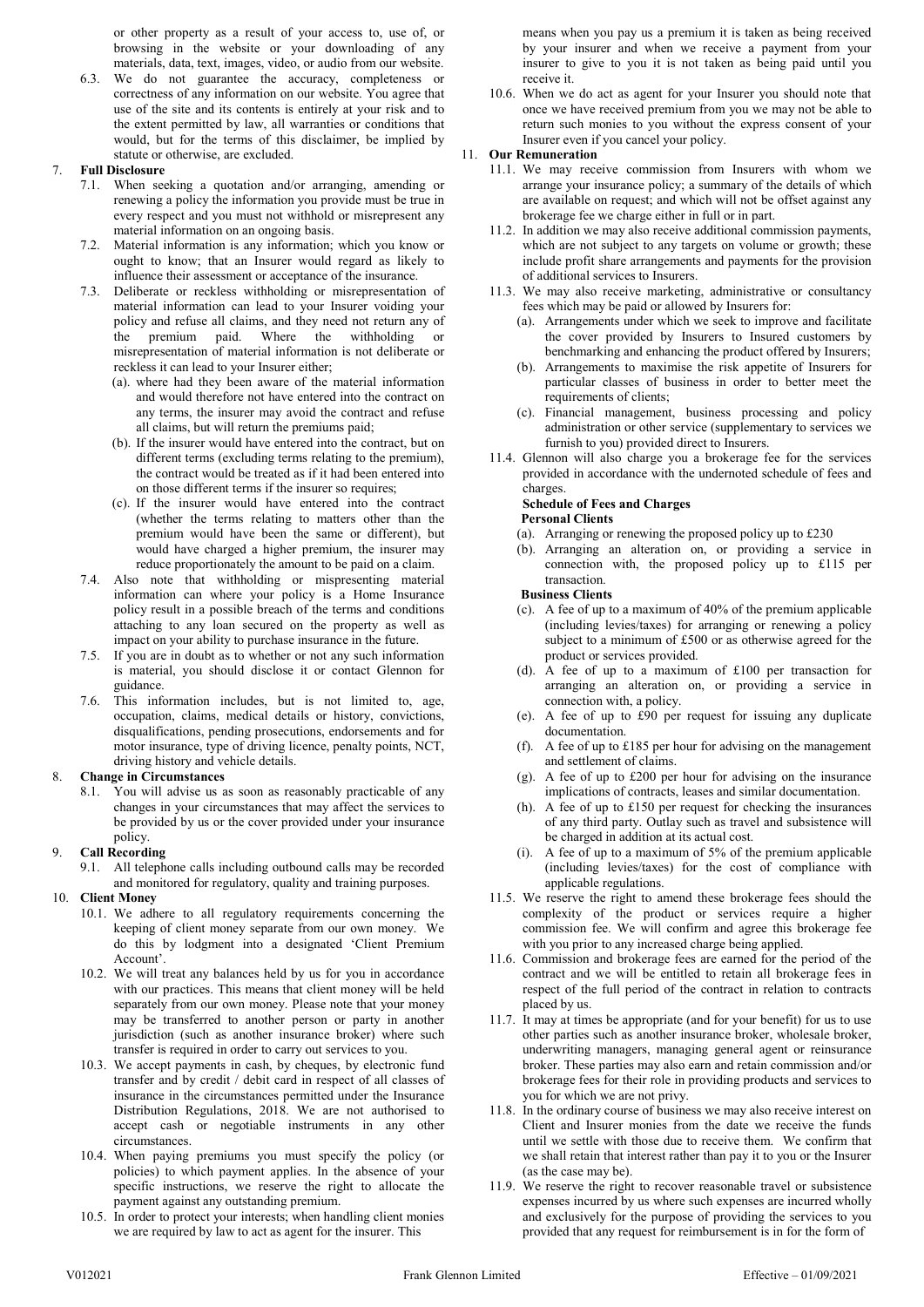a proper invoice accompanied by appropriate receipts.

#### 12. Non-Payment of Premium

- 12.1. You agree to pay all premiums and other charges on or before the due date as set out in the documentation we issue you.
- 12.2. Should the premium or any instalment of it remain unpaid by the due date, the insurance contract may be cancelled by us or by your insurer in accordance with any cancellation clause in the policy.
- 12.3. In some cases your Insurer may impose a premium payment warranty or condition which requires you to pay your premium within a stipulated time frame. If applicable and you do not think you will be able to comply with this warranty or condition please contact us immediately.

# 13. Over Payment to Glennon

13.1. Where a discrepancy of £2 or less arises between the amount due and the amount actually received to cover your Insurance premium and our fees, we shall be entitled to accumulate and donate to a Charity of our choice in a lump sum at the end of each year.

# 14. Proposal Form / Statement of Fact

14.1. To incept your contract of insurance:

- (a). Some Insurers will require you to complete and sign a Proposal Form, Questionnaire or similar document.
- (b). Other Insurers will issue you with a Statement of Fact based upon information which you provide to us, which must be true and complete with no material fact misrepresented or withheld by you.
- 14.2. This Proposal Form or Statement of Fact will form the basis of your insurance contract with an Insurer.
- 14.3. We will advise you in this process but are not able to complete the document on your behalf save where we prepopulate (either partially or fully) the document based on information provided by you.
- 14.4. In either case, you must review the information in these documents carefully before entering into a contract of insurance and advise us immediately if any of the information requires amendment.

#### 15. Demands and Needs Statement

- 15.1. For consumers as defined in the Financial Conduct Authorities Handbook prior to providing, arranging or renewing a product or service, we will issue you a Demands and Needs Statement which will set out the reasons why the product(s) or service(s) being offered or recommended to you are considered to be suitable for your needs and objectives; personal circumstances; and financial situation based on the information you have provided to us including for policies arranged via our website and with each New Business Quotation and Renewal Invitation Pack.
- 15.2. Where immediate cover is required a Demands and Needs Statement will be issued immediately after the policy has been arranged. You must read this statement to satisfy yourself that the cover offered by the policy selected fully meets your requirements. See the section on Cooling-Off Period – Right of Withdrawal in the Consumer Distance Sales Information attached.

#### 16. Policies

- 16.1. Any insurance arranged by Glennon is subject to all the terms, conditions and exclusions of the policy of the Insurer selected.
- 16.2. It is essential that you read and strictly comply with the terms, conditions, warranties and exclusions in your Insurer's policy, which you have been given or which is available on request from us; or in respect of Motor and Home policies which can also be viewed in our Information Centres on our Website; in order to satisfy yourself that the cover offered by the policy meets with your requirements.
- 16.3. Failure to comply with any terms, conditions, warranties and exclusions can invalidate the insurance at the option of your Insurer.
- 16.4. If for some reason you breach or cannot comply with a term, condition, warranty or exclusion in your policy you should discuss the matter with us immediately.

#### 17. Claims

- 17.1. You are responsible for notifying claims or potential circumstances that may give rise to a claim in accordance with your insurance contract.
- 17.2. To ensure full protection under your policy or similar documentation you should familiarise yourself with the coverage, conditions or other procedures immediately relating to claims and to the notification of those claims. Failure to

adhere to the notification requirements, particularly timing, as set out in the policy or other coverage document, may entitle Insurers to deny your claim.

- 17.3. In presenting a claim it is your responsibility to disclose all facts which are material to the claim. Claims may be made against certain policies long after they have expired. It is important therefore, that you keep your policy documents in a secure place. All claims, or any circumstance that may give rise to a claim, should be reported immediately to us. If you are in any doubt as to whether or not a matter should be reported, please contact us and we will be happy to discuss with you.
- 17.4. It is generally the case that claims may become unenforceable by way of legal proceedings (or in some jurisdictions, completely extinguished) if they are not pursued by legal proceedings commenced within the relevant limitation period applying to your claim in the jurisdiction in question. It is your responsibility to monitor the position on limitation periods applying to your claims and to commence legal proceedings in relation to your claims "standstill" or "tolling" agreements in order to suspend the applicable relevant limitation periods, where this is desirable. Glennon will not commence legal proceedings or enter into standstill/tolling agreements on your behalf, nor will Glennon advise you if and when to do so. On these issues we recommend you take your own legal advice.
- 17.5. We will provide a claims broking service to you as long as you remain our client. However, if you cease to be our client but request us to continue to services any claims(s) on your behalf, we reserve the right to charge a specified fee to you for such services.

#### 18. Variation

18.1. You agree that we have a right to amend this document by sending you either a notice of amendment in writing or a revised Terms of Business Agreement. Any amendment will apply in respect of any service transaction entered into by us after notice of the amendment is given, and may take effect either immediately or at such later date as the notice may specify. Any such amendment shall not affect any rights or obligations of either of us already accrued.

#### 19. Sanctions

- 19.1. The sanctions profile of different business (es) may differ on the basis of a number of complex factors, which may include business activity, type of good or product, nationality, ownership, control, and geographical location(s) of the parties involved. As regards the applicability of sanctions regimes, we are unable in any circumstances to give you legal or regulatory advice, nor can we guarantee or otherwise warrant the position of any Insurer under existing or future sanctions regimes. As a consequence, applicable sanctions remain a matter for you and you should take such legal advice as you deem appropriate in this regard. You should inform us of any insurance requirements you have which touch upon or are linked to sanctioned territories.
- 19.2. We will comply with all applicable sanctions regimes (whether currently existing or implemented in the future) and you are advised that where obliged by applicable sanctions legislation we may have to take certain actions which include but may not be limited to:
	- (a). Freezing of the account concerned; and/or
	- (b). Refusing to handle or administer a claim which would benefit (directly or indirectly) a sanctioned entity or person, subject to exemption or obtaining a licence (which we might not get) or,
	- (c). Refusing to administer the renewal of an existing insurance contract which would benefit (directly or indirectly) a sanctioned entity or person, subject to exemption or obtaining a licence (which we might not get).
- 19.3. We cannot be held responsible for the actions of third parties (including but not limited to banks and exchange institutions) who may have their own sanctions policy, restrictions and constraints.

# 20. Conflicts of Interest

- 20.1. It is our policy to avoid any conflict of interest when providing business services to our clients, however this agreement will not prevent us from acting for other Clients who may be your competitors or with whom you have business dealings.
- 20.2. Where an unavoidable conflict of interest does arise we will explain the situation fully and if there is no practicable solution, we will withdraw unless you wish us to continue to act for you and provide us with your written consent to that effect.

# 21. Default Remedies

Default by you: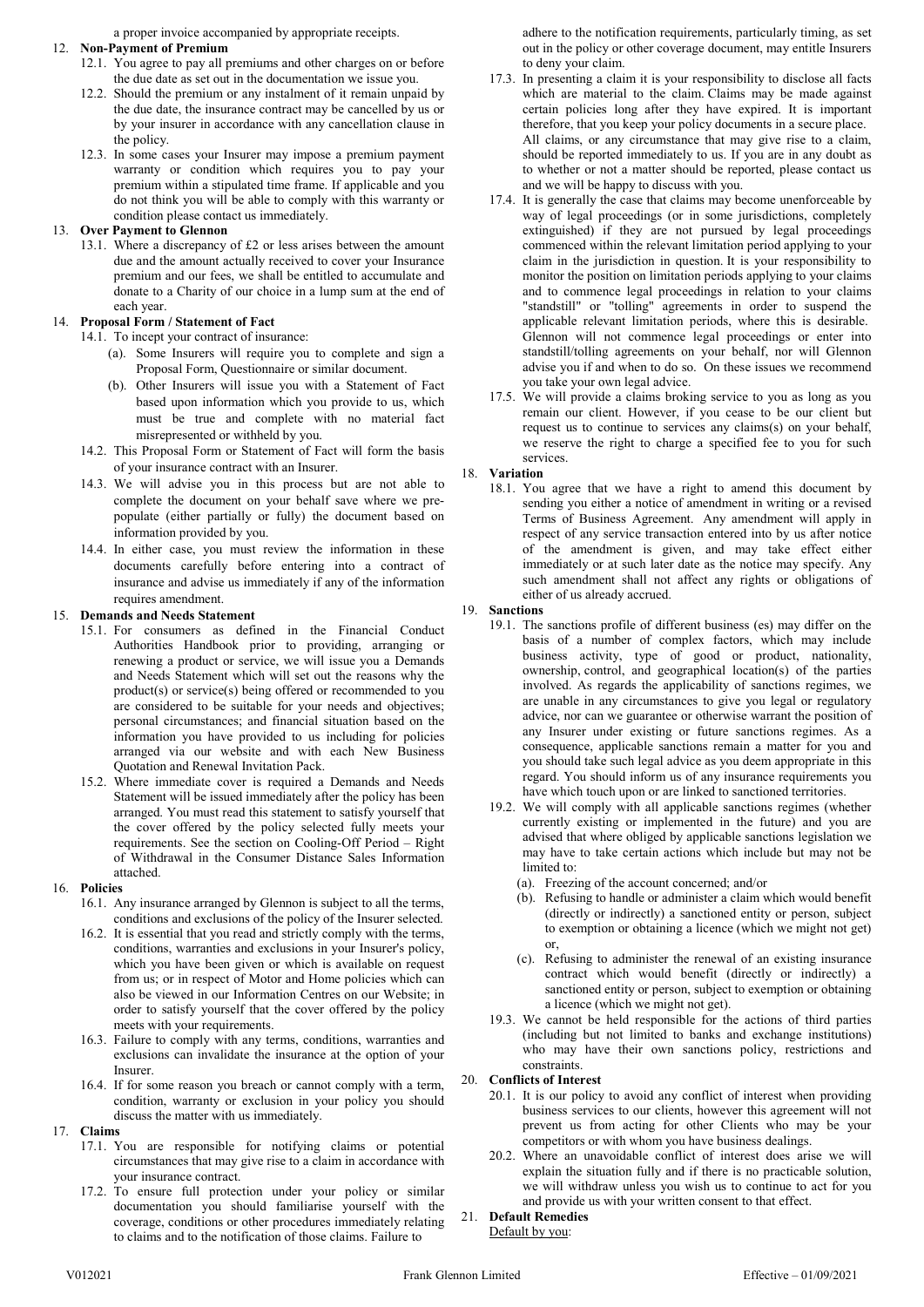- 21.1. All insurance policies are arranged on the express condition that pending receipt of the premium from you, we reserve the right, notwithstanding delivery of a policy, insurance certificate or receipt to you, to cancel the policy, obtain a refund from the Insurers and apply same in reduction of the amount due from you.
- 21.2. We will, if necessary, exercise our legal rights to receive any payments due to us from clients for services provided by us and to be reimbursed for any value obtained by us for clients arising from payments by us on behalf of clients who subsequently default on any payment due to us. Insurers may withdraw benefits or cover on default of any payments due under any policies arranged for your benefit or on failure by you to accurately provide all material information in relation to such insurance policies.

#### Default by Glennon:

21.3. In the unlikely event that we cannot meet our liabilities to you any monies paid by you to us for an insurance policy are deemed to be accepted by the Insurer with whom we have arranged your insurance.

#### 22. Investor Compensation Act, 1998

- 22.1. The Investor Compensation Company Ltd. (ICCL); established under the Investor Compensation Act, 1998; operates a compensation scheme; which we are a member of; that provides for the payment, in certain circumstances, of compensation to certain clients of member firms, as defined in that Act.
- 22.2. Compensation may be payable where money owed to clients and held, administered or managed by the firm cannot be returned to those clients for the time being and where there is no reasonably foreseeable opportunity of the firm being able to do so.
- 22.3. Where an entitlement to compensation is established, the compensation payable will be the lesser of 90% of the amount of the client's loss which is recognised for the purposes of the Investor Compensation Act, 1998; or compensation of up to €20,000. For further information, contact the Investor Compensation Company Ltd. at (01) 224 4955.

#### 23. Irish Brokers Association Compensation Fund Limited

23.1. As a member of the Brokers Ireland, Frank Glennon Limited is also a member of the Irish Brokers Association Compensation Fund Limited Subject to the rules of the scheme, the liabilities of its member firms up to a maximum of €100,000 per client (a maximum €250,000 in aggregate for member firms) may be discharged by the Fund on its behalf if the member firm is unable to do so, where the above detailed ICCL (established by law) has failed to adequately compensate any client of the member.

# 24. Client Instructions through Third Parties

- 24.1. Clients sometimes authorise third parties to give us instructions (usually by telephone, fax or e-mail) to alter their policies (such as a motor dealer instructing us to make a vehicle change) or to seek information on their policy (such as a Building Society seeking information on the building sum insured). It is our practice in such circumstances to accept such instruction and/or provide such information in good faith as a facility to our clients. However, in such circumstances we do not accept liability for any loss, damage or injury arising out of any error or incorrect instruction given or providing any information where the request for information is invalid.
- 24.2. If you do not wish us to accept such instructions and/or provide information on your policy from and/or to any person other than as authorised under the Data Protection Acts, please email info@glennons.ie or if corresponding by post please tick here [ ] and return it to the Customer Service Manager, Frank Glennon Limited, Charlemont House, Charlemont Place, Dublin 2, Republic of Ireland.

# 25. Complaints

- 25.1. Glennon are committed to providing high quality customer service. If you have any complaint in relation to the services provided by us you should write to our Customer Services Manager outlining the nature of your complaint. Any such complaint will be acknowledged as soon as possible but not later than five business days from the date of receipt informing you of the contact person who will deal with your complaint.
- 25.2. Your complaint will be fully investigated and we will provide you with progress updates at intervals of not more than twenty business days. We will aim to provide a full response to you

as quickly as possible but not later than forty business days from the date of receipt of your complaint or if circumstances dictate such longer period of which you will be informed in writing.

- 25.3. If your complaint is not resolved to your satisfaction and you remain dissatisfied with our final response to your complaint you can refer your complaint to The Financial Services and Pensions Ombudsman, Lincoln House, Lincoln Place, Dublin 2, Republic of Ireland; Tel:  $+353$  1 567 7000; Email: info@fspo.ie, website: www.fspo.ie.
- 25.4. You may also refer your complaint to the Financial Ombudsman Service, South Quay Plaza, 183 Marsh Wall, London E14 9SR; Tel 0845 080 1800; Email: enquiries@financialombudsman.org.uk but must do so within 6 months of the date of our final decision.
- 25.5. Your right to take legal action is not affected by following any of the above procedures.

#### 26. Limit of Liability

- 26.1. To the extent permitted by law, Glennon and/or our affiliates' aggregate liability for breach of contract, negligence, breach of statutory duty or other claim arising out of or in connection with this Agreement or the services provided hereunder shall be limited as follows:
	- (a). In respect of personal injury or death caused by our negligence, no limit shall apply;
	- (b). In respect of any fraudulent acts (including theft or conversion) or wilful default by us, no limit shall apply;
	- (c). In respect of other claims, our total aggregate liability shall be limited to the sum of EUR €5 million; and
- 26.2. Subject to clauses (a) and (b) above, in respect of the following losses: loss of revenue; loss of opportunity; loss of reputation; loss of profits; loss of anticipated savings; increased costs of doing business; or any other indirect or consequential loss, we will have no liability in any circumstances.
- 26.3. Where you fall under the definition of a Consumer under the Central Bank of Irelands Consumer Protection Code nothing in 26.1 or 26.2 excludes or restricts any legal liability or duty of care we owe to you us in connection with the provision of financial services.; any duty we have to act with due skill, care and diligence on your behalf; or any liability owed for failure to exercise the degree of skill, care and diligence that may reasonably be expected of us in the provision of financial services.
- 26.4. Your direction to bind coverage and/or your payment related to your insurance placement will be deemed your signed, written agreement to be bound by the provisions of this section.

#### 27. Termination

- 27.1. Either of us may terminate this Agreement upon the giving of one month's notice in writing to the other or as otherwise agreed.
- 27.2. Termination will not in any event affect accrued rights, existing commitments or any contractual provision intended to survive termination and will be without penalty or other additional payment save that you will pay:
	- (a). Any outstanding amounts due to us and/or to Insurers with whom we have placed insurances on your behalf; and
	- (b). Any additional expenses necessarily incurred by us in settling or concluding outstanding obligations.
- 27.3. With effect from the date of termination, we shall have no further obligation to perform any of Our Services and all sums payable by you to us and/or your Insurer shall become due and payable.

# 28. Force Majeure

- 28.1. We will not be liable or responsible for any failure to perform, or delay in performance of, any of our obligations that is caused by events outside our reasonable control ("Force Majeure Event").
- 28.2. A Force Majeure Event includes any act, event, non-happening, omission or accident beyond our reasonable control.
- 28.3. Our performance of this Agreement is deemed to be suspended for the period that the Force Majeure Event continues, and we will have an extension of time for performance for the duration of that period. We will use our reasonable endeavours to bring the Force Majeure Event to a close or to find a solution by which our obligations may be performed despite the Force Majeure Event. 29. Waiver
	- 29.1. If we fail to insist upon strict performance of any of your obligations under these Terms of Business, or if we fail to exercise any of the rights or remedies to which we are entitled under these Terms of Business, this shall not constitute a waiver of such rights or remedies and shall not relieve you from compliance with such obligations.
	- 29.2. A waiver by us of any default shall not constitute a waiver of any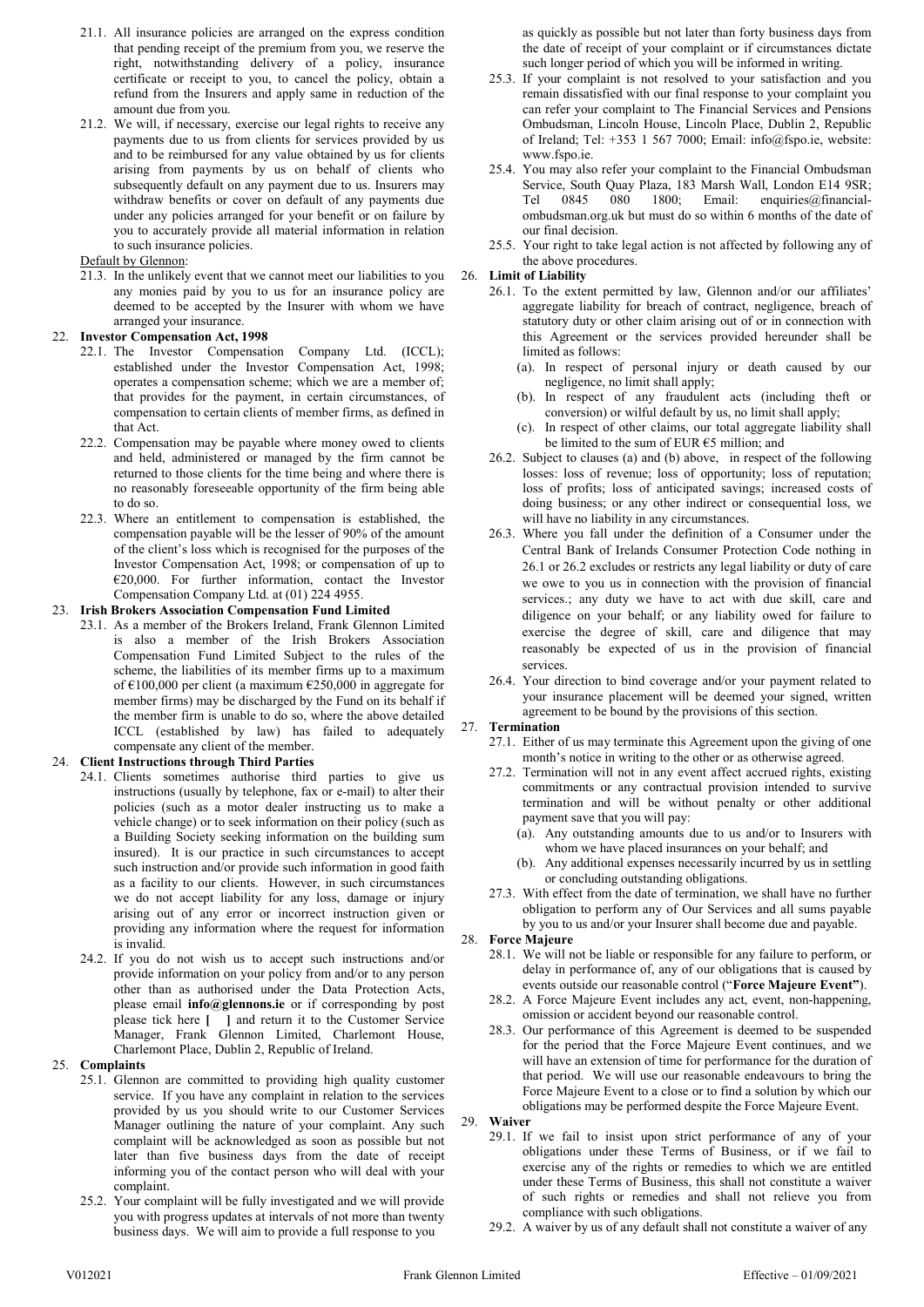subsequent default. No waiver by us of any of the terms of this Agreement shall be effective unless it is expressly stated to be a waiver and is communicated to you in writing by our authorised personnel.

# 30. Severability

30.1. If any of the terms of this Agreement are determined by any competent authority to be invalid, unlawful or unenforceable to any extent, such term, condition or provision will to that extent be severed from the remaining terms, conditions and provisions which will continue to be valid to the fullest extent permitted by law.

#### 31. Entire Agreement

31.1. This Agreement and any document expressly referred to in it constitutes the whole agreement between us and supersedes and replaces any previous arrangement, understanding or agreement between us relating to the subject matter of this Agreement.

#### 32. Governing Law

32.1. This Agreement is subject to the laws of Ireland and the Irish Courts and will have exclusive jurisdiction over any dispute.

#### 33. Compliance

33.1. We will pay due regard to, and you agree to co-operate with us to ensure compliance with, any legislative and regulatory requirements relating to the provision of Our Services.

#### 34. Anti-Corruption, Anti-Bribery and Anti-Fraud

- 34.1. We will not be involved in the offering, promising or giving of any financial or other advantage to any person in breach of any law against bribery, corruption or fraud.
- 34.2. We maintain anti-corruption / bribery / fraud policies and procedures which seek to prevent corruption / bribery or fraudulent offences and will take any and all actions to comply with such laws, policies and procedures.
- 34.3. The Association of British Insurers have estimated that the cost of insurance fraud to be in excess of £1 billion each year. This is a cost which is ultimately carried by innocent, lawabiding consumers and policyholders. In the interests of our customers and the integrity of the market we adopt a zero tolerance approach to fraud in all its forms. We undertake our own quality control and fraud detection measures. Where we identify suspected fraudulent activity we reserve the right to report these suspicions to Insurers or any other relevant authority.

# Data Protection Privacy Notice

- 1. This privacy notice tells you how we use your information and confirms that your Data Controller is Frank Glennon Limited ("we", "us", "our"), Charlemont House, Charlemont Place, Dublin 2, Republic of Ireland. Email: info@glennons.ie.
- 2. Our Data Protection Officer is contactable by email at: dataprotection@glennons.ie or write to The Data Protection Officer, Frank Glennon Limited, Charlemont House, Charlemont Place, Dublin 2, Republic of Ireland.
- 3. This Data Privacy Notice (Notice) is an important document. Please read it carefully. It is also available on our website at www.glennons.ie/data-protection-privacy-notice/. If you would like a printed copy, please contact dataprotection@glennons.ie and we will send you a copy.
- 4. "Data Controller" and "Personal Data" have the meaning given in the General Data Protection Regulations 2016.
- 5. We are subject to all applicable data protection and privacy laws when processing your personal data. Further, we shall ensure that any third party with whom we share your personal data with under  $6.6(g)$  below are also subject to the same applicable data protection and privacy laws.

# 6. How and Why We Use Your Personal Information

- 6.1. Personal data provided by you or by others will be used by us, and your insurance company (where applicable), for the provision and administration of insurance products, related services and for statistical analysis.
- 6.2. Should you be unable to provide us with the required personal data, we will be unable to provide you with insurance or process a claim.
- 6.3. Legislation and various codes of conduct require us to gather additional information from and about you. For example, we gather information about you and the risk you wish to insure to comply with the Insurance Conduct of Business Rules.
- 6.4. We will use and share certain personal data for the performance of the contract or to take steps prior to entering into the contract of insurance. The following processing activities are used for this legal purpose:
	- (a). Providing a quotation,
	- (b). Arranging and administering a policy,
	- (c). Handling a claim,
	- (d). Handling a third party claim,
	- (e). Sharing details with or seeking personal information from your Insurer (if applicable), other intermediaries and anyone authorised by you to act on your behalf,
	- (f). Sharing details with or seeking personal information from loss adjusters, repairers and other claims handling agents, medical practitioners, engineers and legal practitioners.
- 6.5. We will use and share certain personal data so as to comply with certain legal obligations and regulatory requirements. The following processing activities are used for this legal purpose:
	- (a). To verify your identity and verify the accuracy of the information we receive,
	- (b). To process any payments whether in relation to your policy or a claim,
	- (c). To manage and investigate any complaints,
	- (d). To comply with laws and regulations,
	- (e). To make back-ups of your data in case of emergencies and for disaster recovery purposes.
- 6.6. We will use and share certain personal data for legitimate business interests. The following processing activities are used for this legal purpose:
	- (a). Risk management, auditing and the provision of legal advice which are key governance functions to protect our business,
	- (b). Checking information provided ensures accuracy which contributes to effective administration of insurance products and services,
	- (c). Prevention and detection of fraud to help protect the business and the insurance market,
	- (d). Direct marketing of our other products and services by post, telephone (including mobile), e-mail or other means of communication which might be of interest to you.
	- (e). Market research, competitions, customer satisfaction surveys, and data analytics, including profiling, to develop and enhance the customer relationship and journey as part of our business strategy,
	- (f). We may record or monitor calls for regulatory, training and quality purposes,
	- (g). We may also share with or seek information from a number of external parties in order to administer your policy and to prevent and detect fraud. For example:
		- 6.6.g.1. Other insurance companies and intermediaries to confirm information provided and to safeguard against non-disclosure and help prevent insurance fraud,
		- 6.6.g.2. Anyone authorised to act on your behalf,
		- 6.6.g.3. Our Third Party Service Providers such as technology suppliers, hosting/storage providers, payment providers and document providers,
		- 6.6.g.4. As a result of our legal and regulatory obligations. This can include with the PSNI, other official agencies and on foot of a Court Order or Subpoena,
		- 6.6.g.5. Our subsidiary companies to deliver our products and services and fulfil our operating entity responsibilities.
		- 6.6.g.6. Loss adjusters, claims investigators, repairers, medical practitioners, solicitors and other firms as part of the claims handling process,
		- 6.6.g.7. With prospective sellers or buyers in the event that we decide to sell or buy any business or assets.
	- (h). Where we obtain data from the above sources, the categories we obtain will be personal data or claims information relating to insurance profiling, claims handling and fraud prevention.
- 6.7. We may need your consent for the processing of certain data and in these cases, we will inform you of such processing and the reason for this at the time consent is captured.
- 6.8. In order to provide you with our products  $\&$  services, we may share your personal information with third parties as set out in 6.6(g) above and on occasion, some of your personal information may be sent to third parties outside of the European Economic Area (EEA). We would only do this in compliance with the appropriate legal and technical safeguards such as the standard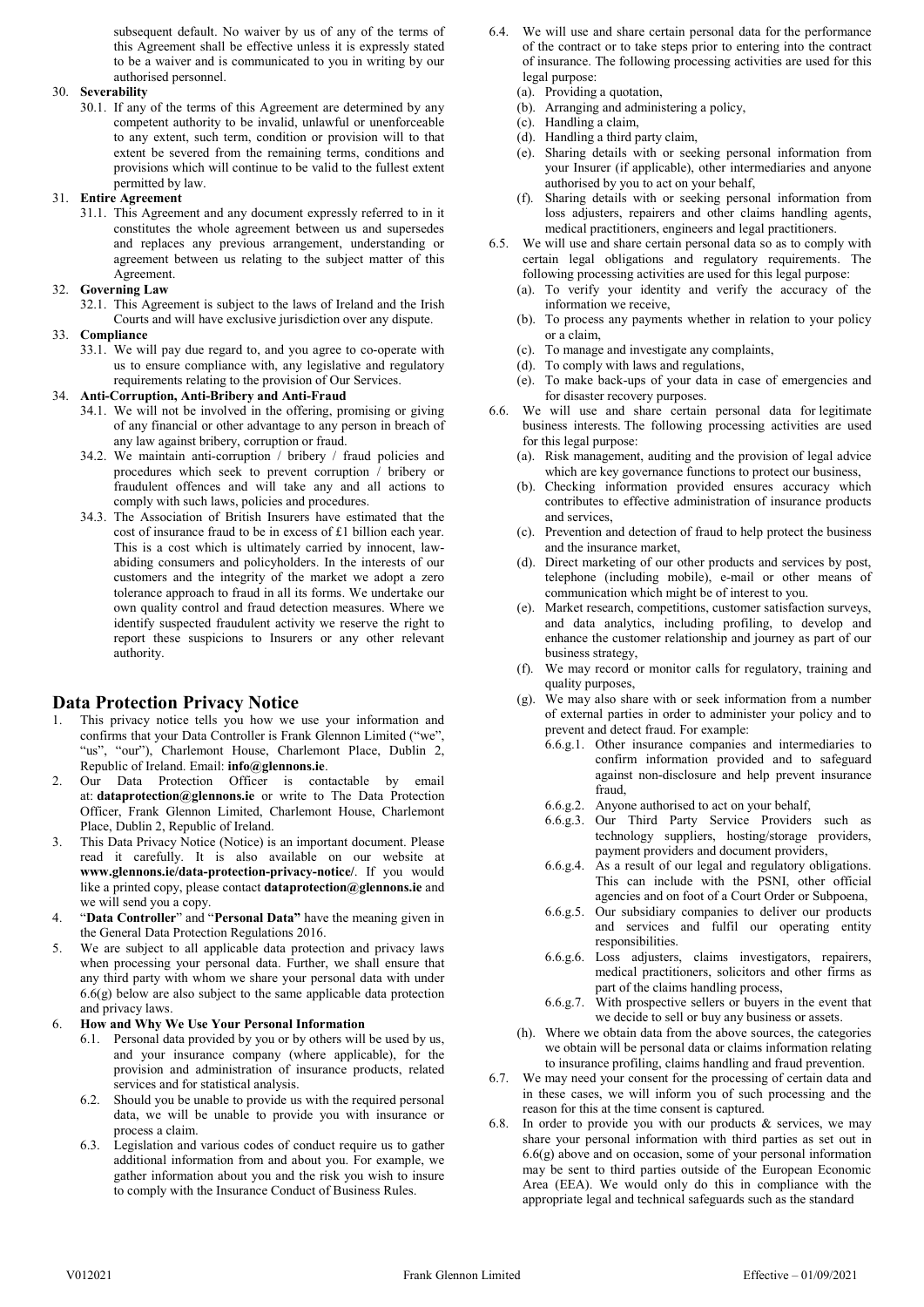data protection clauses adopted by the European Commission, as a result of an adequacy decision of the European Commission; or where the transfer is necessary for the conclusion or performance of a contract concluded in your interest between us and another natural or legal person; for example your employer in a Non-EEA country. If you would like more information about the relevant safeguards in place please send an email to dataprotection@glennons.ie or write to us using the address provided in Section 2.

6.9. In all of these processing activities, your interests are considered and we ensure that necessary safeguards are in place to protect your privacy, such as contracts in place with third parties, restricted access to data, regular testing and evaluation of technical and organisational security measures, retention limitations etc.

# 7. Representation

- 7.1. The accuracy of the personal data you provide to us is paramount to the provision of valid insurance and administration services.
- 7.2. Accordingly, when you provide us with personal data, you warrant and represent to us that in respect of any personal data of any data subject which you provide to us you have the authority of the relevant data subject(s) to disclose such personal data to us and that all such data is accurate, complete and up to date.
- 7.3. You also warrant that you will make them aware of this Data Protection Notice and the terms of the insurance (including changes to the terms or processing activities).

# 8. How Long We Keep Your Personal Information

- 8.1. Information submitted for a quotation, which does not result in the issue of a quotation pack, may be retained by us for a period of up to 2 years from the date of the quotation.
- 8.2. All information in respect of a quotation, which does result in the issue of a quotation pack, and in respect of a policy arranged and administered by us (to include all call recordings and claims on the policy) will be held for 8 years after the ending of our Client/Broker relationship to ensure we meet our regulatory obligations.
- 8.3. There are certain policies where we need to keep data for longer than the normal periods where we may receive claims where the claimant was not aware of the injuries until a long time after it was caused.

# 9. Your Rights In Relation To Your Personal Information

- 9.1. You have the right to request a copy of your personal data, and to have incorrect personal data about you corrected.
- 9.2. Where we required your consent to process your personal data you have the right to withdraw your consent for such processing. If you withdraw your consent, this does not affect the lawfulness of processing based on consent before its withdrawal.
- 9.3. You also have the right to have your personal data erased, object to certain processing activities, or to have the processing restricted.
- 9.4. You have the right to data portability for insurance purposes.
- 9.5. If you would like to exercise any of these rights, please email a request to **dataprotection@glennons.ie** or write to us at the address contained in Section 2 of this notice. To ensure that we do not disclose your personal information to a party who is not entitled to it, when you are making the request please provide us with:
	- (a). Your name;
	- (b). Address(es);
	- (c). Date of birth;
	- (d). Any policy IDs or reference numbers that you have along with a copy of your photo identification and proof of address.
- 9.6. All requests are free of charge although we reserve the right to charge an administrative fee for subsequent requests (such as when the request is part of a series of repeated requests over a short period of time).
- 9.7. We endeavour to respond within one month from receipt of the request. If we do not meet this time frame, we will explain why this was in our response.
- 9.8. Please note that simply submitting a request does not mean we will be able to fulfil it – we are often bound by legal and legislative obligations which can prevent us fulfilling some requests in their entirety, but when this is the case we will explain this to you in our response.

9.9. Please note also that exercising some of the above rights may lead to us being unable to continue to service your policy and therefore lead to cancellation of your policy, but when this is the case we will explain this to you in our response.

# 10. Automated Decision Making

- 10.1. Certain processing activities may involve the use of automated (computer based) decision making; for example; before we can arrange an insurance product or service for you we must obtain a quotation from an Insurer's Rating Engine which calculates the insurance risks based on the information that you have supplied. This will be used to determine if the Insurer can provide you with a policy and to calculate the premium you will have to pay to arrange cover with them.
- 10.2. The results of these automated decision-making processes will limit the products and services we may be able to provide you. If you do not agree with the result, you have the right to request human intervention to allow you to express your point of view and contest the decision.

# 11. How can you lodge a complaint?

- 11.1. If you wish to raise a complaint on how we have handled your personal information, please send an email to dataprotection@glennons.ie or write to us using the address provided in Section 2. Our Data Protection Officer will investigate your complaint and will give you additional information about how it will be handled. We aim to respond in a reasonable time, normally 30 days.
- 11.2. If you are not satisfied with our response you can lodge a complaint to the Information Commissioner's Office, Wycliffe House, Water Lane, Wilmslow, Cheshire, SK9 5AF. Tel: 0303 123 1113 (local rate) or 01625 545 745 if you prefer to use a national rate number. Email: casework@ico.org.uk.

# 12. Up To Date Information

12.1. In order for us to keep your information accurate and up to date, please contact us if any of your details change.

# 13. Changes to our Data Protection Notice

13.1. This notice will be updated from time to time so please check it each time you submit personal information to us or renew your insurance policy.

# 14. How do you ask a question about this Data Protection Notice?

14.1. If you any questions or comments about this privacy notice please contact The Data Protection Officer, Frank Glennon Limited, Charlemont House, Charlemont Place, Dublin 2, Republic of Ireland.

# 14.2. You may also email us at dataprotection@glennons.ie.

- 15. Direct Marketing
	- 15.1. We will only contact you for direct marketing purposes where we are entitled to do so, including where you have consented to receiving such communications.
	- 15.2. If you no longer wish your information to be used for marketing purposes please write to us at Frank Glennon Limited, Charlemont House, Charlemont Place, Dublin 2, Republic of Ireland or e-mail us at marketing@glennons.ie.